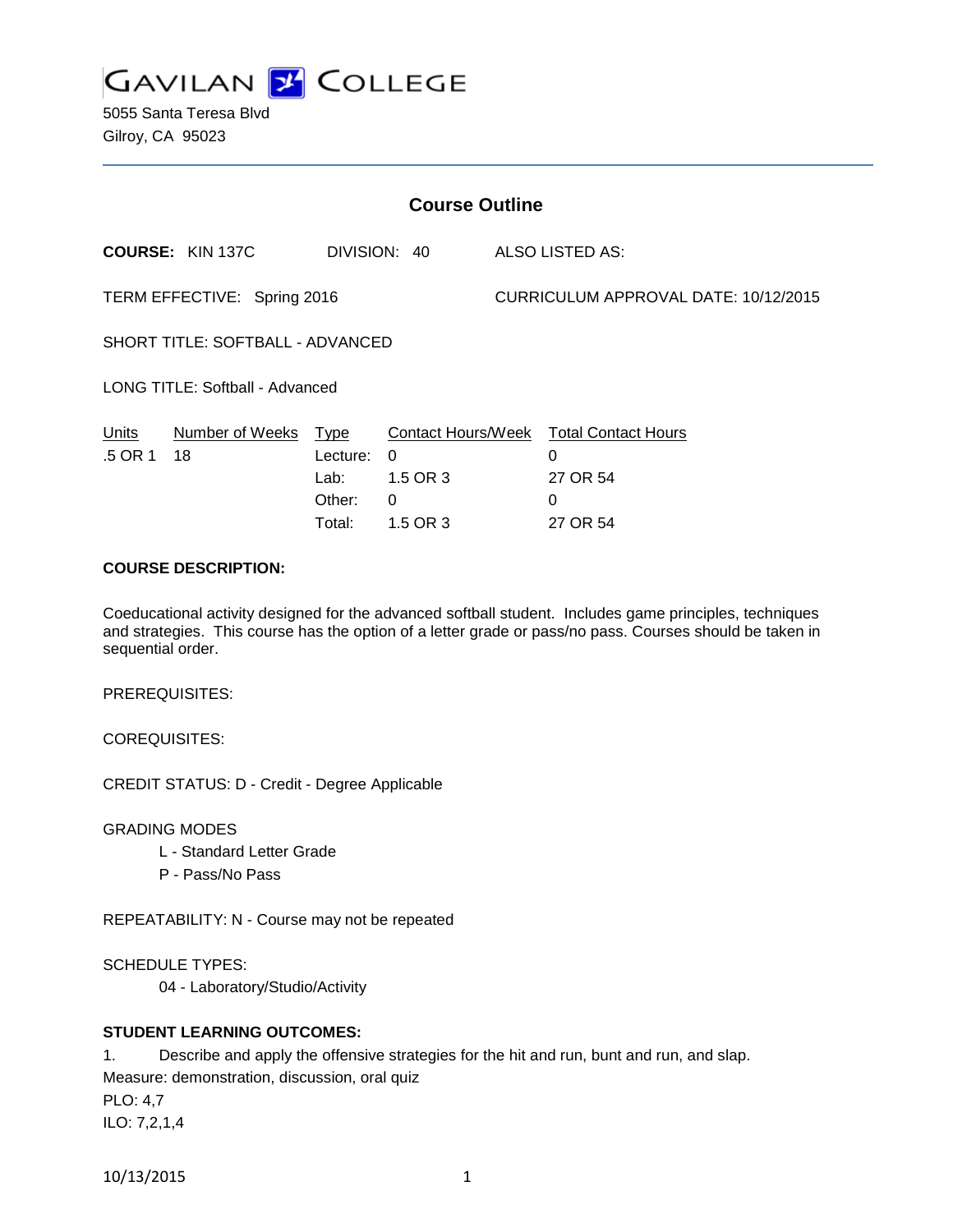GE-LO: E1,A1,A2 Anticipated Year of Assessment: 2015-16

2. Explain and demonstrate the defensive principles for bunt defense, slap defense, and for double plays.

Measure: demonstration, discussion, exam PLO: 4,7 ILO: 7,2,1,4 GE-LO: E1,A1,A2 Anticipated Year of Assessment: 2015-16

## PROGRAM LEARNING OUTCOMES:

After completing the Kinesiology major a student will be able to:

1. List and describe five career options available in the field of kinesiology.

2. Describe and critically analyze the role of physical activity and its impact on health, society and quality of life.

3. Discuss the history and broad content within the discipline of kinesiology and develop skills to enable the synthesis of concepts across disciplines.

4. Identify critical elements of motor skill performance, combine motor skills into appropriate sequences for the purpose of improving skill learning, and demonstrate competent motor skill performance in a variety of physical activities.

5. Identify the skeletal and muscular structures of the human body.

6. Utilize measurement concepts (qualitative and quantitative) to assess student/client

performance and program effectiveness.

7. Describe and demonstrate effective verbal and nonverbal communication skills.

# **CONTENT, STUDENT PERFORMANCE OBJECTIVES, OUT-OF-CLASS ASSIGNMENTS**

Curriculum Approval Date: 10/12/2015

3 - 6 Hours

Content: Discuss class procedures, course syllabus, and grading. Review and practice the techniques for throwing, catching, fielding, hitting, base running, sliding, and diving.

Student Performance Objectives (SPO): Utilize a variety of softball skills in class activities. Discuss why/when one would use a slide vs. a dive. Demonstrate three types of hits/bunts.

Out-of-Class Assignments:

## 3 - 6 Hours

Content: Review the individual positions and the skills required to play each position. Incorporate a variety of game drills to practice the techniques for each position.

Student Performance Objectives (SPO): Describe the skills required for each position. Utilize a variety of softball skills during class activities. Participate in class drills.

Out-of-Class Assignments:

# 3 - 6 Hours

Content: Presentation on offensive strategies such as the hit and run and bunt and run. Discussion on base running and taking the extra base. Continue working on all skills.

Student Performance Objectives (SPO): Describe when/why the hit and run would be utilized vs. the bunt and run. Demonstrate the techniques required for the hit and run and bunt and run. Explain the situations when you would or would not want to take the extra base.

Out-of-Class Assignments: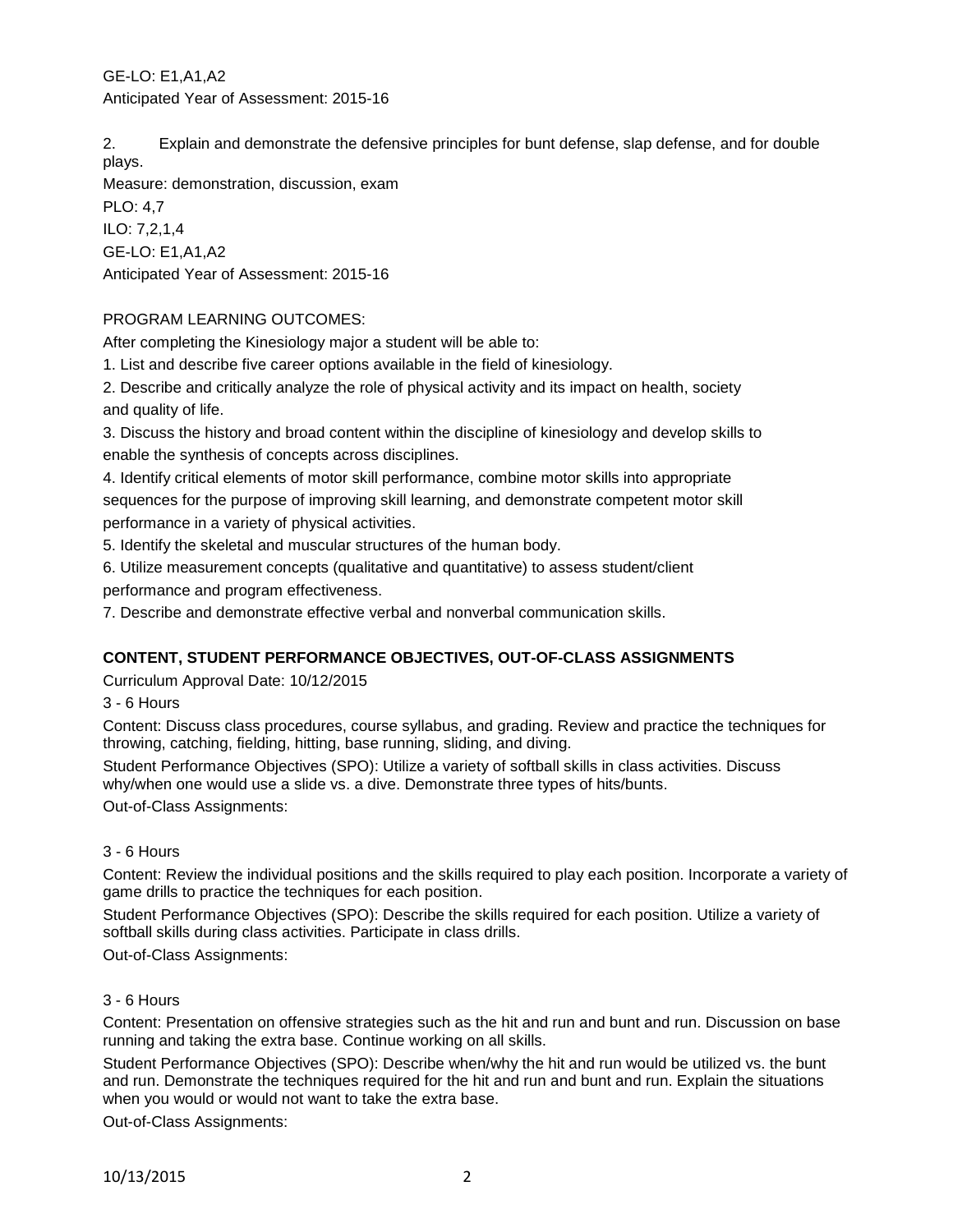4.5 - 9 Hours Content: Review the hit and run and bunt and run. Discussion on the offensive principles of recognizing where the defense is playing and placing the ball accordingly - slap or bunt. Provide a variety of drills, game-like situations, and game play for practice purposes.

Student Performance Objectives (SPO): Describe the offensive principles of reading the defense. Demonstrate a slap and/or a bunt based on defensive positioning. Participate in class activities.

Out-of-Class Assignments:

#### 6 - 12 Hours

Content: Review the offensive principles presented in earlier classes. Presentation on various defensive strategies, such as: bunt defense - 1st and 3rd basemen in or slap defense - both middle infielders in and outfielders in or 2nd base in and 1st base back. Discussion on the defensive principle of shifting the defense with each pitch call and how to relay each pitch call.

Student Performance Objectives (SPO): Describe the defensive strategies for bunt and for slap defense. Explain the defensive principle behind shifting with each pitch call and demonstrate how to relay each pitch call. Participate in class drills and games.

Out-of-Class Assignments:

#### 6 - 12 Hours

Content: Review the defensive strategies presented in earlier classes. Presentation on double play positioning. Discuss the strategies employed for picking off a base runner. Provide a variety of situations and game play for practice purposes.

Student Performance Objectives (SPO): Explain where the defensive players would position themselves on double plays. Describe the strategies utilized for picking off a base runner. Apply the skills, rules, offensive and defensive principles and strategies in game play. Participate in class activities.

## **METHODS OF INSTRUCTION:**

guided practice, demonstration, discussion

## **METHODS OF EVALUATION:**

Category 1 - The types of writing assignments required: Percent range of total grade: % to %

If this is a degree applicable course, but substantial writing assignments are NOT appropriate, indicate reason

Course primarily involves skill demonstration or problem solving

Category 2 - The problem-solving assignments required: Percent range of total grade: % to %

Category 3 - The types of skill demonstrations required: Percent range of total grade: 35 % to 60 % Performance Exams

Category 4 - The types of objective examinations used in the course: Percent range of total grade: 10 % to 20 % Multiple Choice True/False Matching Items **Completion** 

10/13/2015 3